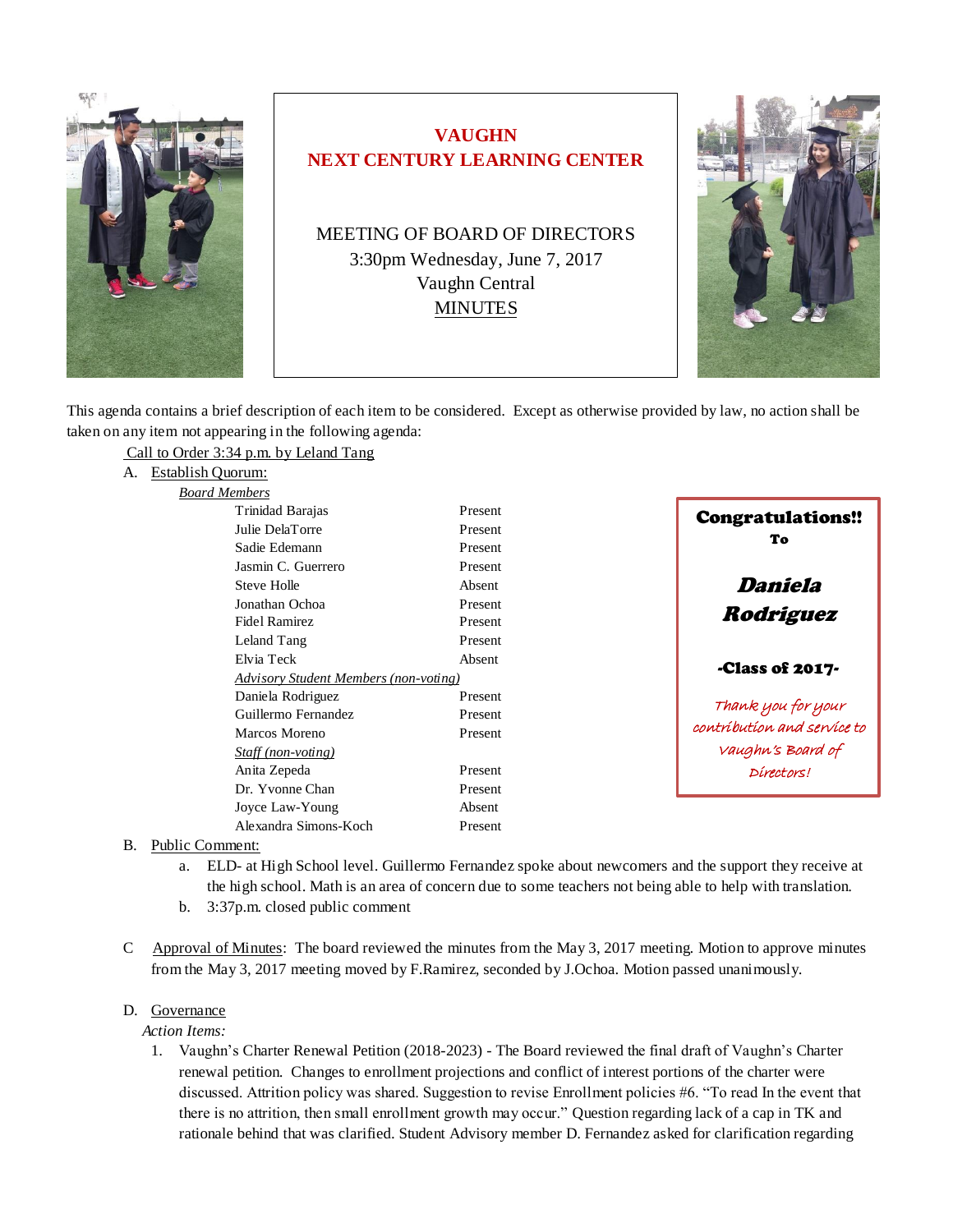enrollment lottery policy.Resolution that the Vaughn charter renewal petition is now finalized and is to be submitted to the LAUSD in August 2017 moved by J.C Guerrero, 2<sup>nd</sup> by J.Ochoa. Motion passed unanimously.

- 2. Development of Succession Plan The Board discussed the formation of a subcommittee to help develop a succession plan for the position of Executive Director*.* Suggestion was made that there be a student representative on the subcommittee. J. Guerrero moved that the subcommittee consist of L.Tang, J.DeLaTorre, A.Zepeda, S.Holle, Y.Chan, and a student representative, 2nd by J. Ochoa; motion passed unanimously.
- *3.* Executive Director Evaluation The Board discussed and completed Executive Director, A. Zepeda's final evaluation for 2016-2017 school year.
- 4. Calendar of Board Meetings for 2017-18 The Board established meeting dates for the 2017-18 school year a. 8/16, 9/20, 10/18, 11/15, 12/13 (tentative), 2/21, 3/21 (tentative), 4/18, 5/16, 6/6

## Goals, Accountability and Outcomes:

## • **Curriculum & Instruction**

## *Action Item:*

- 1. 2017-18 Local Control and Accountability Plan (LCAP) The Board discussed Vaughn's 2017-18 LCAP presented by B.Wozniak. 8 CA State Priorities, goals, specific annual actions, and metrics for measuring achievement of goals were shared. Stakeholder input that was used to create the LCAP was acknowledged. Question regarding facilities maintenance being 99% was asked and it was requested that this metric be changed to 100%. Motion to approve 2017- 2018 LCAP moved by J.Guerrero, 2nd by T. Barajas. Motion passed unanimously.
- 2. Vaughn's Wellness Policy The Board reviewed and discussed Vaughn's Wellness Plan draft. Champions for Change is now providing nutrition and wellness support services to Vaughn students and they suggested updates be made due to new state requirements. This item will be tabled until future date when policy is edited for recommended changes.
- 3. Single Plan for Student Achievement (SPSA) The Board reviewed Vaughn's 2017-18 SPSA plan and budget. Goals are congruent with previous years' plan with budget reflecting 2017-18 planned expenditures. Motion to approve SPSA plan and budget by J.C. Guerrero, 2<sup>nd</sup> by T.Barajas. Motion passed unanimously.
- 4. Title III Plan The Board reviewed Vaughn's Title III plan and budget. Some of the items that are being proposed are English 3D program, EL Kits for language development, Library services for afterschool support, Afterschool tutoring for struggling EL students, BrainPop, and Broadband access. Motion to approve the 2017-2018 Title III plan by J.C. Guerrero, 2<sup>nd</sup> by J. DeLaTorre. Motion passed unanimously.

## • **Business**

#### *Discussion item:*

1. 2017-18 Budget Update – *The Board will receive and discuss budget updates Action Items:*

- **1.** Career Technical Education Incentive Grant Transfer of Lead Agency **–** The Board discussed acceptance of transference of lead agency from Oscar Romero Monseñor Charter School to Vaughn Next Century Learning Center. Resolution to certify the approval of the Governing Board to accept the transfer from Monseñor Oscar Romero Charter School as current lead agency for the grant to Vaughn Next Century Learning Center effective July 1, 2017 pending approval by the California State Department of Education (CDE) moved by J.C.Guerrero, 2nd by S.Edemann. Motion passed unanimously.
- **2.** Prop 51 Facilities Grant Submission and Architect Contract The Board discussed approval of the submission of the Prop 51 grant and of related contract for architect. Motion to approve the submission of the Prop 51 grant and of the architect contract moved by J.CGuerrero,  $2<sup>nd</sup>$ by J. Ochoa. Motion passed unanimously.
- **3.** 2017-18 Consolidated Application (ConApp) The Board reviewed Vaughn's 2017-18 ConApp. Motion to approve the 2017-2018 ConApp as proposed by A. Zepeda moved by F.Ramirez, 2<sup>nd</sup> by J.DeLaTorre. Motion passed unanimously.
- **4.** 2017-18 State Preschool Contract The Board discussed approval of a contract for state Preschool services for the 2017-18 school year. Motion to certify the approval of the Governing Board to enter into this transaction with the California Department of Education